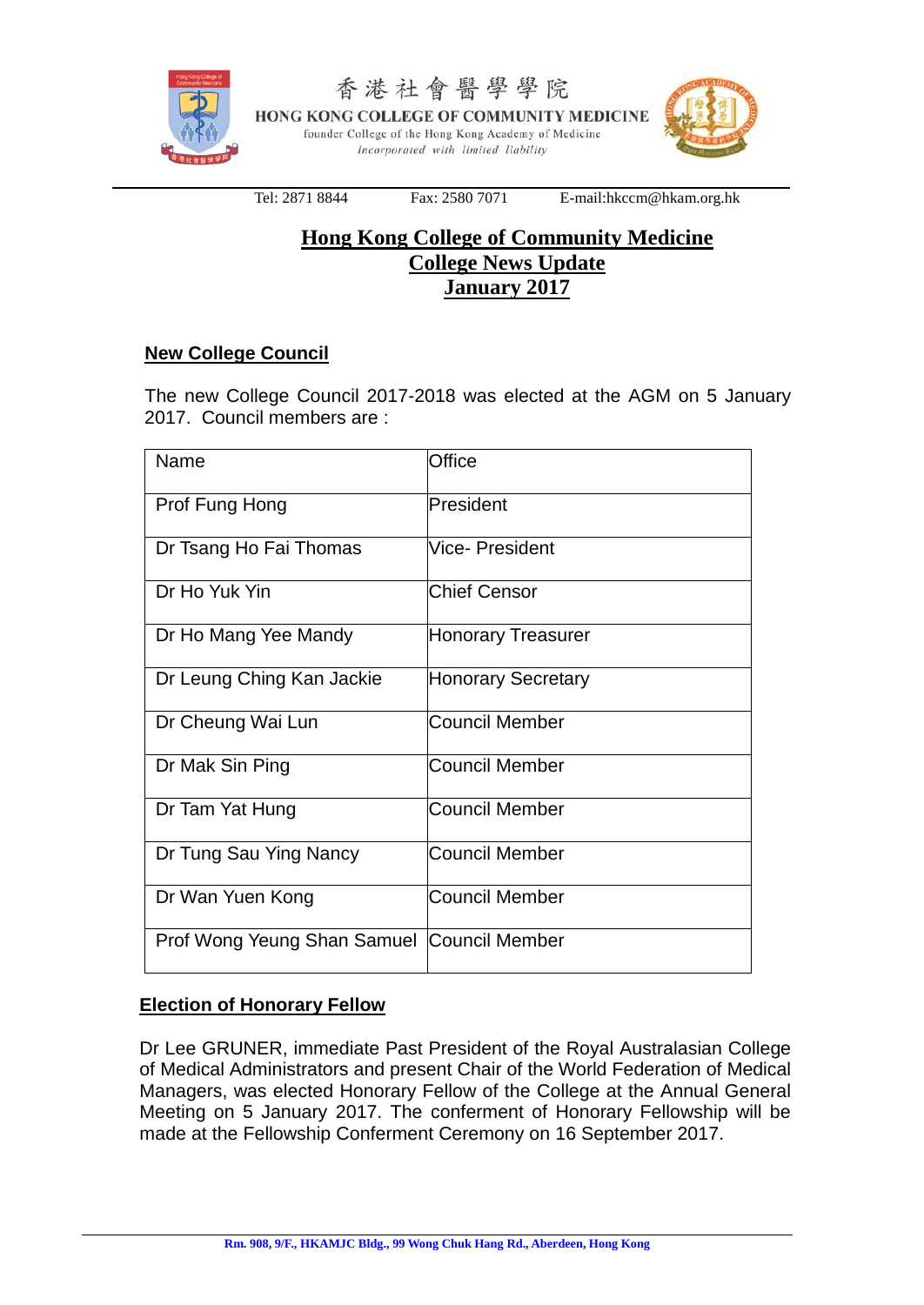

Tel: 2871 8844 Fax: 2580 7071 E-mail:hkccm@hkam.org.hk

# **Professor Lee Shiu Hung Fellowship**

The "Professor LEE Shiu Hung Fellowship" (the "Fellowship") set up under the donation of the family of the late Professor Lee Shiu Hung is now open for application from Fellows within 8 years of their admission to Fellowship to attend the annual conferences of the following overseas partners of the College :

- (i) The United Kingdom's Faculty of Public Health
- (ii) The Australasian Faculty of Occupational and Environmental Medicine, Royal Australasian College of Physicians
- (iii) The Royal Australasian College of Medical Administrators.

Please look out for announcement which will be sent out soon.

# **Annual Scientific Meeting and Fellowship Conferment Ceremony**

The Annual Scientific Meeting (ASM) and Fellowship Conferment Ceremony (FCC) will be held on 16 September 2017(Saturday). Please mark your diary for both events on 16 September and look out for the ASM announcements on the College website.

#### **Annual Subscription and Training fee**

The annual subscription for 2016 -2017 and training fee for 2017 are now due for payment. Reminders have been sent out to those members whose payments are still outstanding. Please kindly settle the payment by sending a cheque payable to "Hong Kong College of Community Medicine" as soon as possible. A 5% surcharge on the amount of subscription will be charged for payments still outstanding after 31 January 2017.

# **College Souvenir for Fellows**

The year 2016 marked the 25<sup>th</sup> anniversary of the College. To commemorate this special event, each fellow will get a College souvenir from the College Council – *a College Scarf for the ladies and a College Tie for the gentlemen!* 

The souvenir is now ready for collection at the College Secretariat office. Please come to pick it up during the office hours of the Secretariat.

College Secretariat office : Room 908, 9/F, HK Academy of Medicine Jockey Club Building, 99 Wong Chuk Hang Road, HK